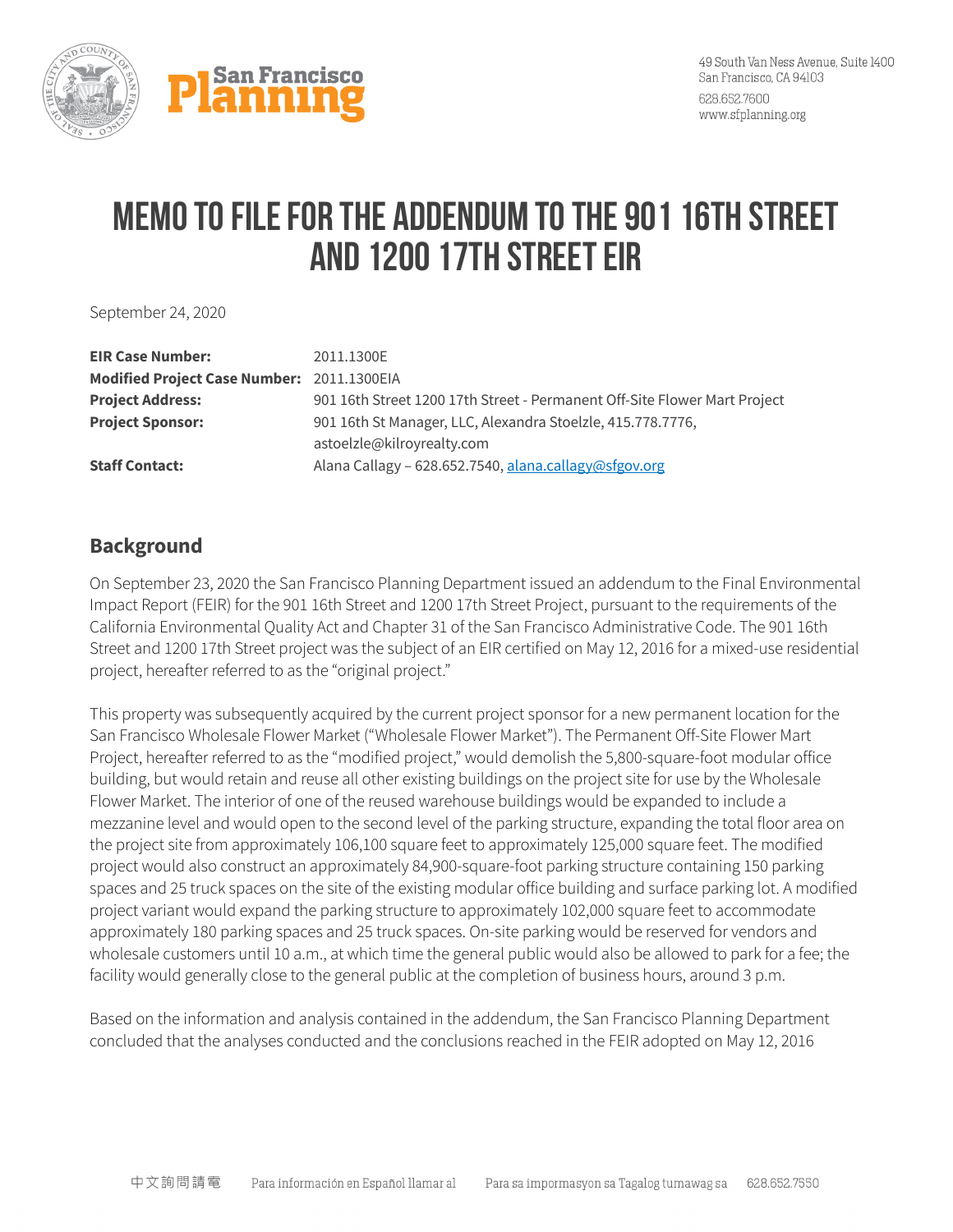remained valid, and that no subsequent or supplemental EIR is required for the modified project or modified project variant.

## **Current Proposal**

The project sponsor is proposing that public parking hours be extended on a daily basis from 3 p.m. to about midnight, in order to provide off-street parking to nearby land uses. Nearby land uses include, but are not limited to, evening events at the Chase Center, Oracle Park, the California Center for the Arts, in addition to general parking.

## **Subsequent Transportation Analysis**

Attached to this memo is the 901 16th St. Permanent Off-Site Flower Mart Project – Extended Public Garage Analysis. The analysis found that the additional vehicle trips generated by the proposed extension of public parking hours would still result in substantially fewer total vehicle trip than what was estimated for the original project evaluated in the 901 16th Street and 1200 17th Street FEIR. The analysis found that the extension of public parking hours at the garage under the modified project or the modified project variant would not create potentially hazardous conditions for people walking, bicycling or driving, or public transit operations; it would not interfere with the accessibility of people walking or bicycling; or result in inadequate emergency access; it would not substantially delay transit or induce automobile travel; and it would not affect commercial vehicle or passenger loading at the site.

## **Conclusion**

Extension of public parking hours would not cause new significant impacts not identified in the 901 16th Street and 1200 17th Street Project EIR; would not result in significant impacts that would be substantially more severe than those described in the 901 16th Street and 1200 17th Street Project EIR; and would not require new mitigation measures to reduce significant impacts.

The San Francisco Planning Department concludes that the analyses conducted and the conclusions reached in the FEIR adopted on May 12, 2016 remain valid, and that no subsequent or supplemental EIR is required for the modified project or modified project variant including the currently proposed extension of public parking hours. The extension of public parking hours would not result in changes with respect to circumstances surrounding the modified project or modified project variant that would cause significant environmental impacts to which the project would contribute considerably, and no new information has been put forward to demonstrate that the modified project or modified project variant would cause new significant environmental impacts or a substantial increase in the severity of previously identified significant impacts. Therefore, no further environmental review is required.

#### **Attachments:**

Memorandum: 901 16th St. Permanent Off-Site Flower Mart Project – Extended Public Garage Analysis Addendum to the Transportation Impact Study – Case No. 2011.1300ENV.

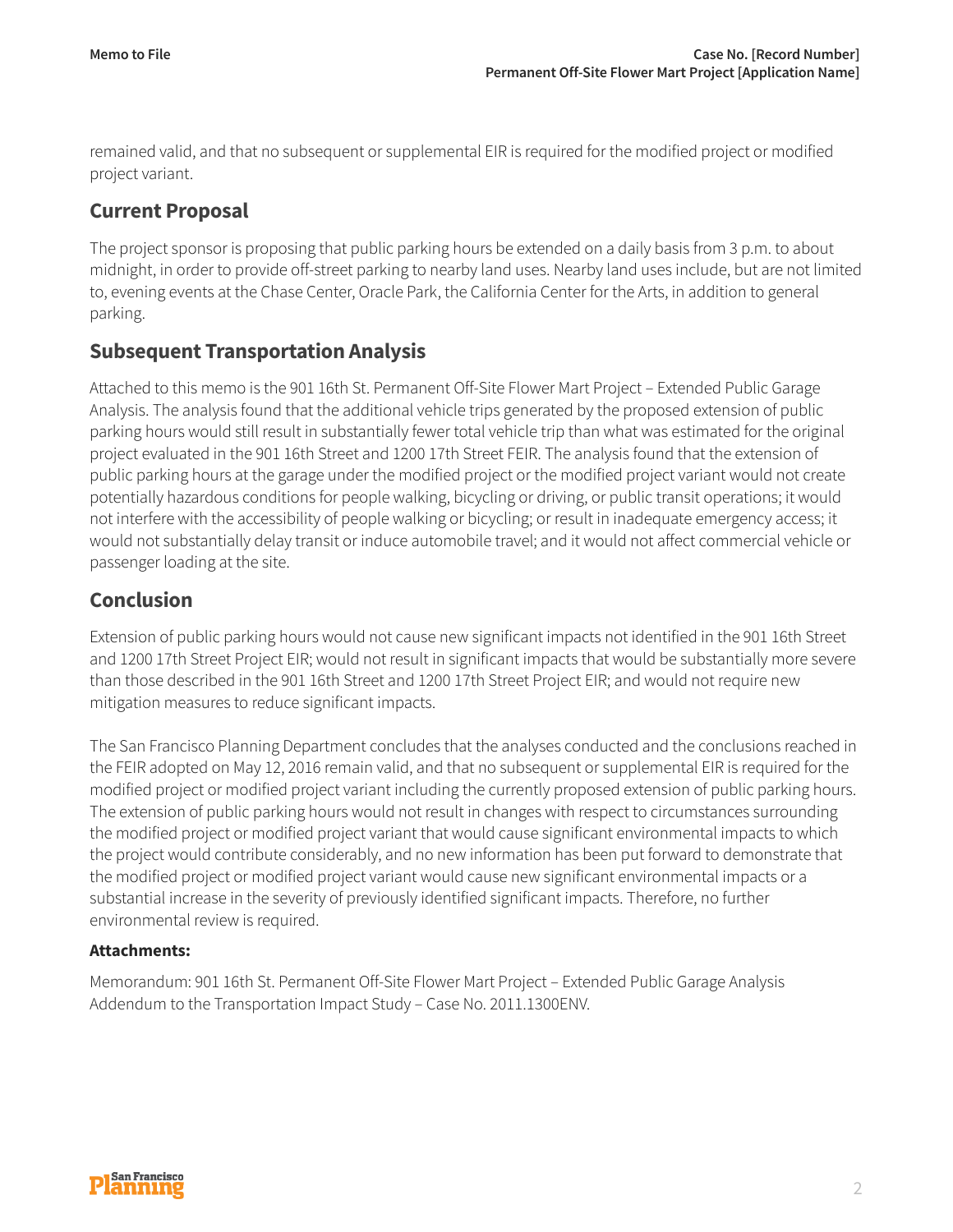

# Memorandum

| $\mathrm{To:}$ | Wade Wietgrefe, Ryan Shum, Alana Callagy – San Francisco Planning Department          |
|----------------|---------------------------------------------------------------------------------------|
|                | Daniel Sheeter – SFMTA                                                                |
|                | <b>From:</b> José I. Farrán – Adavant Consulting                                      |
|                | <b>Date:</b> September 23, 2020                                                       |
| Re:            | 901 16th St. Permanent Off-Site Flower Mart Project – Extended Public Garage Analysis |

Addendum to the Transportation Impact Study – Case No. 2011.1300ENV

## INTRODUCTION

This memorandum represents an addition to the transportation and circulation assessment conducted for the proposed permanent relocation of the San Francisco Wholesale Flower Market (the Market) to 901 16<sup>th</sup> Street and 1200 17<sup>th</sup> Street (the proposed project).<sup>1</sup> This document assesses potential project impacts on transportation and circulation related to the possible extension of public parking activities at the site, after regular Market business hours.

As currently defined, the proposed project would construct a two-level parking structure containing 175 parking spaces at the site, consisting of six ADA-accessible spaces, 144 standard spaces, and 25 larger size spaces able to accommodate vans and trucks. On-site parking would be reserved for vendors and wholesale customers until 10 a.m., at which time the general public would also be allowed to park for a fee; the facility would generally close to the public at the completion of Market business hours, around 3 p.m. A proposed project variant would expand the parking structure in order to provide a total of 205 parking spaces, consisting of six ADA-accessible spaces, 142 standard spaces, 32 compact spaces, and 25 larger size spaces.

The project sponsor is considering that public parking hours could be extended on a daily basis from 3 p.m. to about midnight, in order to provide off-street parking to nearby land uses. In addition, motorists attending evening events at the Chase Center, Oracle Park, the California Center for the Arts, etc. could also park there.

 $90116<sup>th</sup> Street Permann to ff-Site Flower Mart Project, Addendum to the Transportation Impact Study - Case No.$ 2011.1300ENV; prepared by Adavant Consulting; September 16, 2020.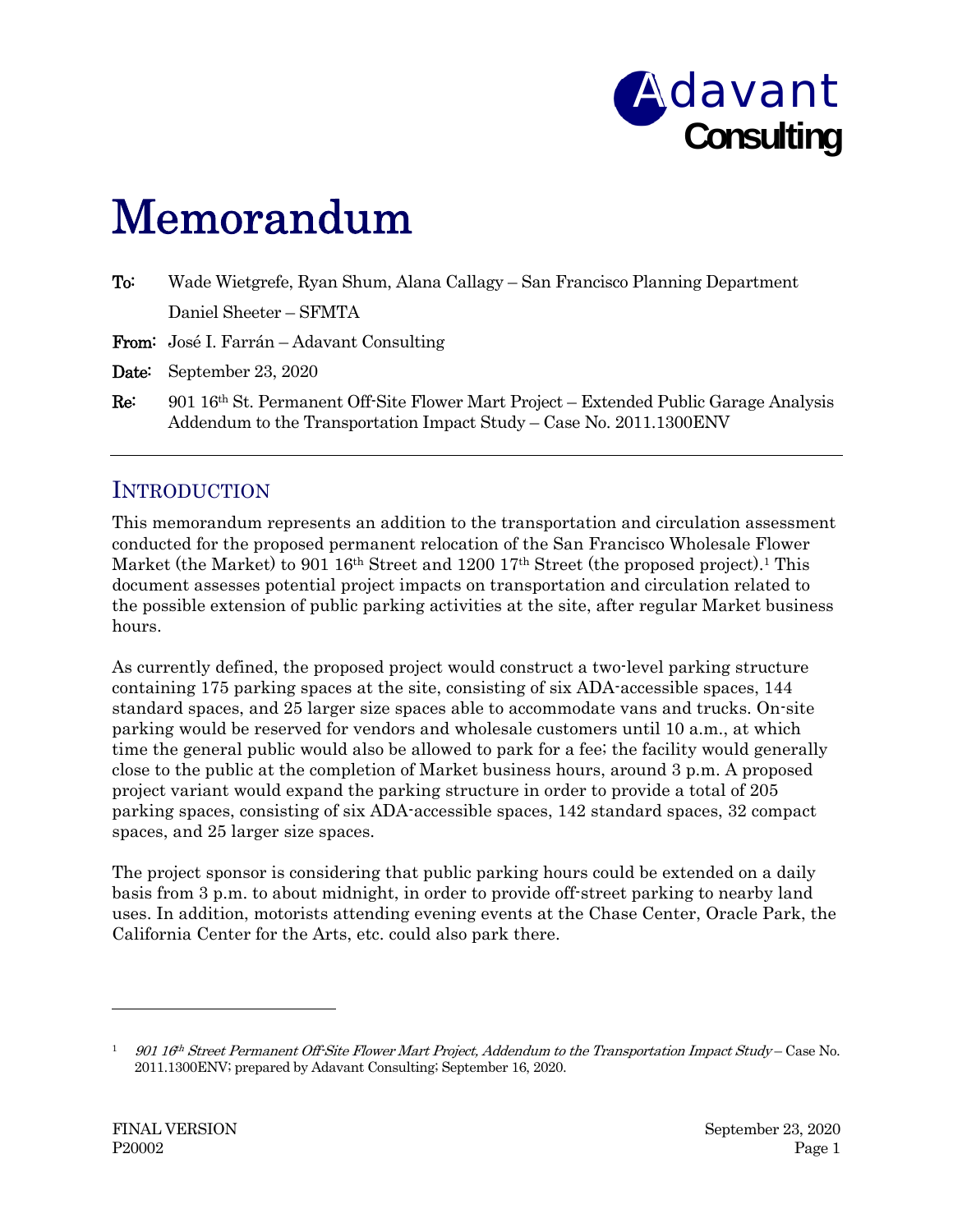

A driveway and loading operations plan (DLOP) to be developed and implemented as part of the proposed project and the project variant would be expanded to address parking operations after regular Market business hours. The expanded DLOP will include additional operational and physical measures related to queue abatement and driveway operations during the extended hours when public parking is offered at the Market (e.g., to address event parking). The DLOP will be finalized and submitted along with the building permit; approval will occur prior to the issuance of the certificate of occupancy.

## TRAVEL DEMAND

#### NO EXTENDED PUBLIC PARKING

The transportation and circulation assessment conducted on September 16, 2020 estimated the daily, a.m. peak hour, and p.m. peak hour travel demand for the proposed project and the project variant on a typical weekday, assuming that public parking would close after regular Market business hours. In addition, consistent with the SF Guidelines and previous environmental analyses, travel demand credits were applied, based on actual observations of arriving and departing individuals and vehicles collected at the existing project site in August 2012. A summary of the estimated net demand at the project site during the a.m. and p.m. peak hours is provided in Table 1. As shown in the table, the proposed project or the project variant would generate 173 additional total trips than the previously existing uses during the a.m. peak hour, and two fewer trips during the p.m. peak hour.

| <b>EXISUIIR and I roject variant Travel Demand</b> |                                |                     |       |                     |     |       |  |  |
|----------------------------------------------------|--------------------------------|---------------------|-------|---------------------|-----|-------|--|--|
|                                                    | <b>Number of Vehicle Trips</b> |                     |       |                     |     |       |  |  |
| Scenario                                           |                                | <b>AM Peak Hour</b> |       | <b>PM Peak Hour</b> |     |       |  |  |
|                                                    | 1n                             | Out                 | Total | ln                  | Out | Total |  |  |
| Existing [a]                                       | 18                             | 13                  | 31    |                     | 15  | 20    |  |  |
| Proposed Project/Variant <sup>[b]</sup>            | 112                            | 92                  | 204   | 12                  |     | 18    |  |  |
| Net Travel Demand <sup>[c]</sup>                   | 94                             | 79                  | 173   |                     | -9  | -2    |  |  |

| Table 1                                           |
|---------------------------------------------------|
| 901 16th Street/1200 17th Street Project Site     |
| <b>Existing and Project/Variant Travel Demand</b> |

Notes:

a. Represents a vehicle trip credit; based on data presented in the  $901$  16<sup>th</sup> Street and 1200 17<sup>th</sup> Street Mixed-use Project FEIR, Case No. 2011.1300E; Certified May 12, 2016; Data collected on August 2, 2012.

b. Assumes that the Market garage would close to the general public at the completion of business hours, around 3 p.m.

c. Proposed Project/Variant minus Existing.

Sources: DKS Associates (2014), Adavant Consulting (2020)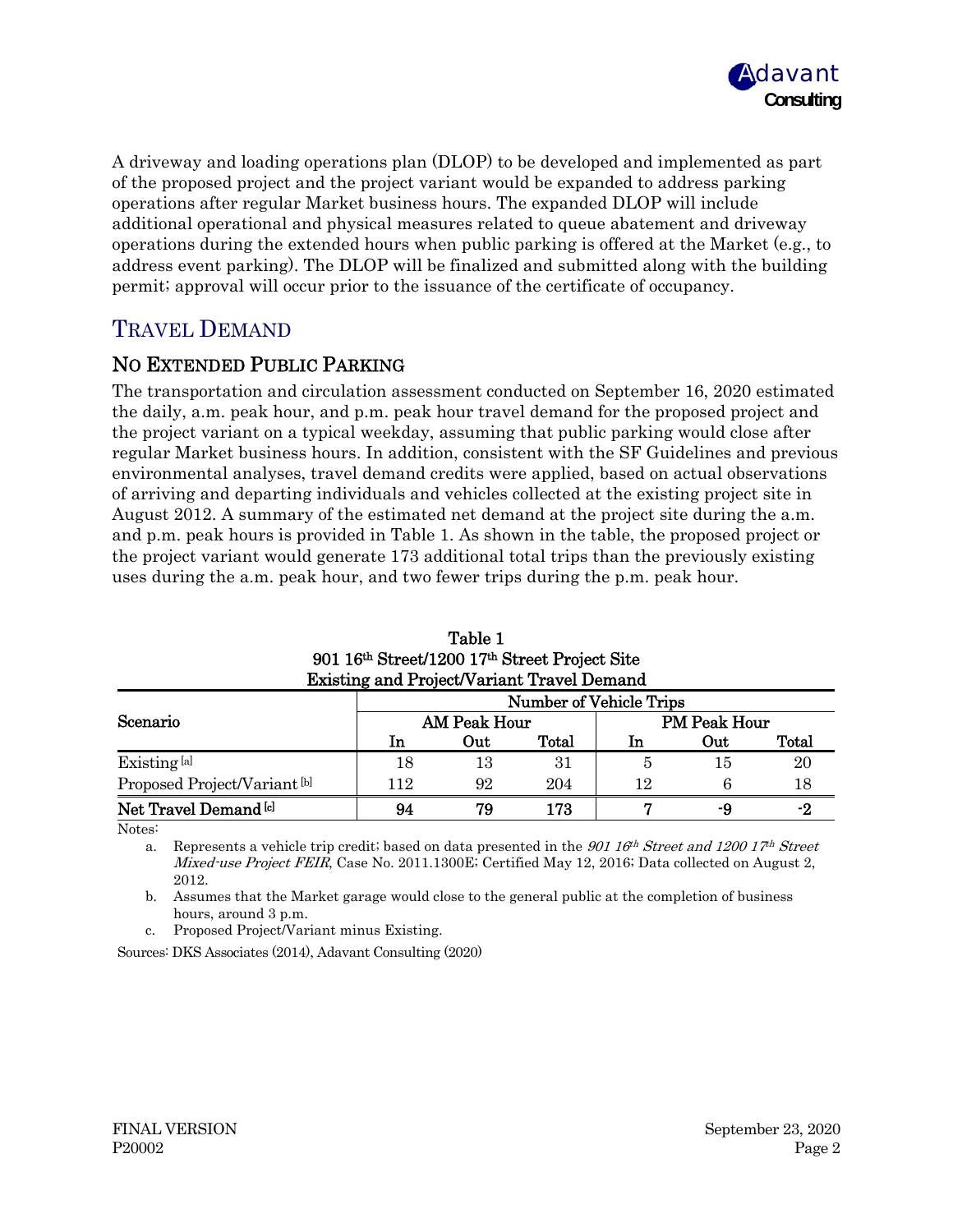

Similarly, the transportation assessment from September 16, 2020 also compared the proposed project and variant travel demand with that of the previously proposed mixed-use project presented in the 2016 FEIR, which included retail and residential uses for the site.2 The travel demand estimates for the a.m. and p.m. peak hours are summarized in Table 2.

|                                                               |                                |                     | 901 16th Street/1200 17th Street Project Site |                     |        |       |  |
|---------------------------------------------------------------|--------------------------------|---------------------|-----------------------------------------------|---------------------|--------|-------|--|
| 2016 FEIR Mixed-use Project and Project/Variant Travel Demand |                                |                     |                                               |                     |        |       |  |
|                                                               | <b>Number of Vehicle Trips</b> |                     |                                               |                     |        |       |  |
| Scenario                                                      |                                | <b>AM Peak Hour</b> |                                               | <b>PM Peak Hour</b> |        |       |  |
|                                                               | In                             | Out                 | Total                                         | <b>In</b>           | Out    | Total |  |
| 2016 FEIR Mixed-use Project [a]                               | 118                            | 133                 | 251                                           | 291                 | 242    | 533   |  |
| Proposed Project/Variant <sup>[b]</sup>                       | 112                            | 92                  | 204                                           | 12                  | 6      | 18    |  |
| Net Travel Demand <sup>[c]</sup>                              | -6                             | -41                 | $-47$                                         | $-279$              | $-236$ | -515  |  |

Table 2

Notes:

a. Volumes for the p.m. peak hour are from  $901 \, 16^{th}$  Street and 1200 17<sup>th</sup> Street Mixed-use Project FEIR, Case No. 2011.1300E. Estimates of the a.m. peak hour vehicle trips are from  $90116<sup>th</sup> Street$ Permanent Off-Site Flower Mart Project, Addendum to the Transportation Impact Study, Case No. 2011.1300ENV; Adavant Consulting, September 16, 2020.

b. Assumes that the Market garage would close to the general public at the completion of business hours, around 3 p.m.

c. Proposed Project/Variant minus 2016 FEIR.

Sources: DKS Associates (2014), Adavant Consulting (2020)

As shown in the table, the number of total vehicle trips generated by the proposed project or the variant during the a.m. or p.m. peak hours would be less than those estimated by the 2016 FEIR, particularly during the p.m. peak hour with an over 95 percent reduction.

#### EXTENDED PUBLIC PARKING HOURS

As previously described, the Market is considering extending the public parking hours at the proposed garage from 3 p.m. to about midnight on a daily basis. Among other uses, the garage would serve those attending events at the Chase Center (located about a half mile directly east of the proposed project site). Assuming that the Market garage would be available for event center parking would be considered a high parking demand condition for transportation analysis purposes.

<sup>&</sup>lt;sup>2</sup> San Francisco Planning Department, 901 16<sup>th</sup> Street and 1200 17<sup>th</sup> Street Final Environmental Impact Report, Case No. 2011.1300E; Certified May 12, 2016.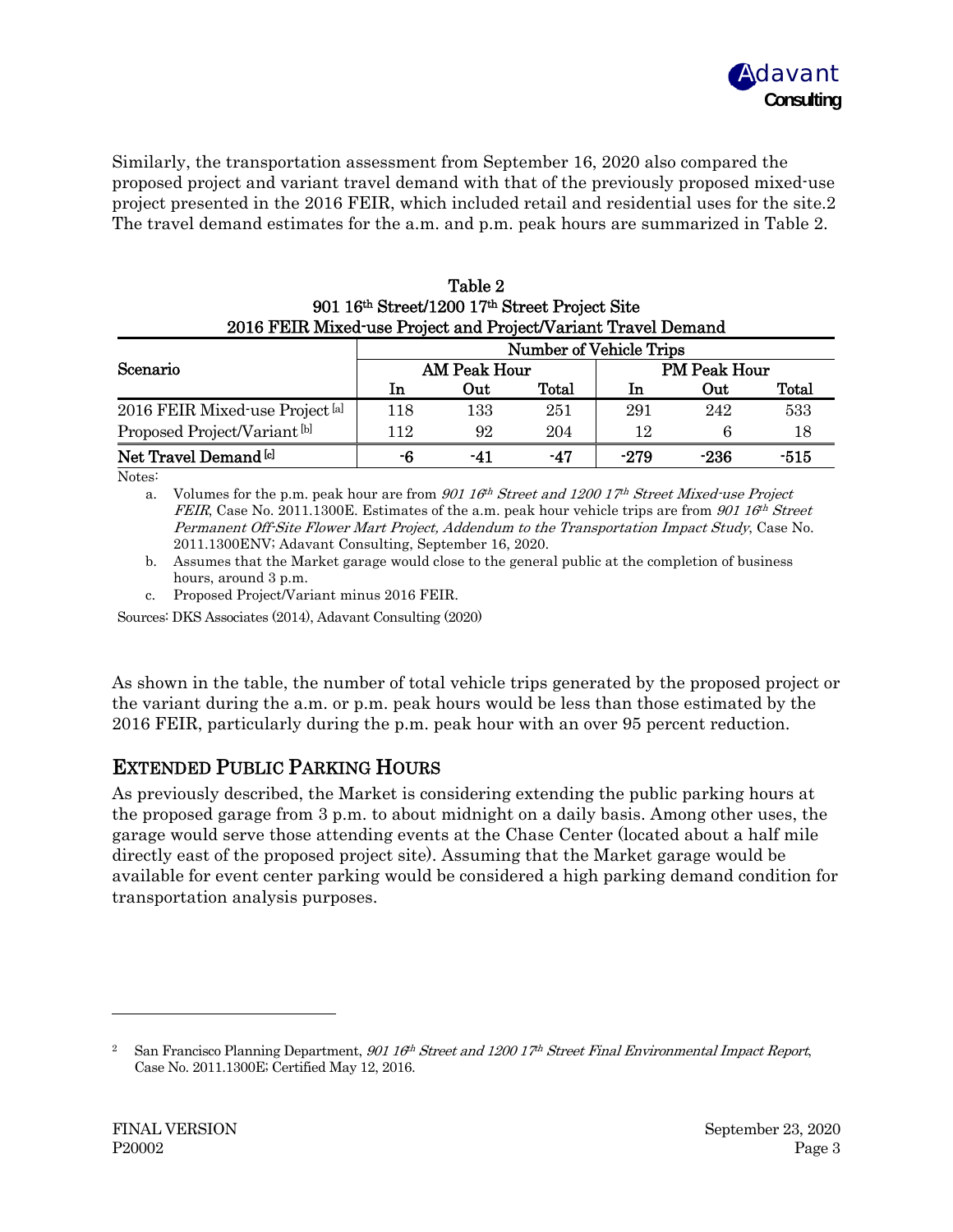

The potential use of the Market garage by Chase Center event attendees was estimated based on the expect arrival/departure patterns of visitors to the event center, the capacities of the proposed project and project variant garage, and an event start time of 7:30 p.m. Table 3 provides a summary of the temporal distribution of arrival and departure patterns of attendees at a basketball game at the Chase Center; the data is based on information presented as part of the environmental analyses conducted for the Chase Center.3

 $T<sub>1</sub>$   $\sim$ 

| таріе з<br>Temporal Distribution of Chase Center Attendees'<br>Arrivals and Departures at a GSW Basketball Game [a] |               |            |  |  |
|---------------------------------------------------------------------------------------------------------------------|---------------|------------|--|--|
| Time Period bl                                                                                                      | Percentage of |            |  |  |
|                                                                                                                     | Arrivals      | Departures |  |  |
| $5:00$ p.m. to $5:30$ pm.                                                                                           | 1.0%          |            |  |  |
| $5:30$ p.m. to $6:00$ pm.                                                                                           | 4.0%          |            |  |  |
| $6:00$ p.m. to $6:30$ pm.                                                                                           | 10.5%         |            |  |  |
| $6:30$ p.m. to $7:00$ pm.                                                                                           | 19.5%         |            |  |  |
| $7:00$ p.m. to $7:30$ pm.                                                                                           | 32.5%         |            |  |  |
| $7:30$ p.m. to $8:00$ pm.                                                                                           | 32.5%         |            |  |  |
|                                                                                                                     |               |            |  |  |
| $9:00$ p.m. to $9:30$ pm.                                                                                           |               | 30%        |  |  |
| $9:30$ p.m. to $10:00$ pm.                                                                                          |               | 40%        |  |  |
| $10:00$ p.m. to $10:30$ pm.                                                                                         |               | 30%        |  |  |
| Total                                                                                                               | 100.0%        | 100.0%     |  |  |

Notes:

a. Basketball game assumed to start at 7:30 p.m.

b. Shaded cells represent peak one-hour arrival or departure interval.

Source: Event Center and Mixed-Use Development at Mission Bay FSEIR (2015)

As indicated in the table, approximately 5 percent of the game attendees would arrive within the second hour of the p.m. peak commute period  $(5.00 \text{ p.m. to } 6.00 \text{ p.m.})$ , with the peak one-hour attendee arrival (65 percent) occurring between 7:00 p.m. and 8:00 p.m. The peak one-hour attendee departure (70 percent) would occur between 9:30 and 10:30 p.m.

<sup>&</sup>lt;sup>3</sup> San Francisco Planning Department, *Event Center and Mixed-Use Development at Mission Bay Blocks 29-32* Final SEIR, Case No. 2014.1441E; Certified November 3, 2015.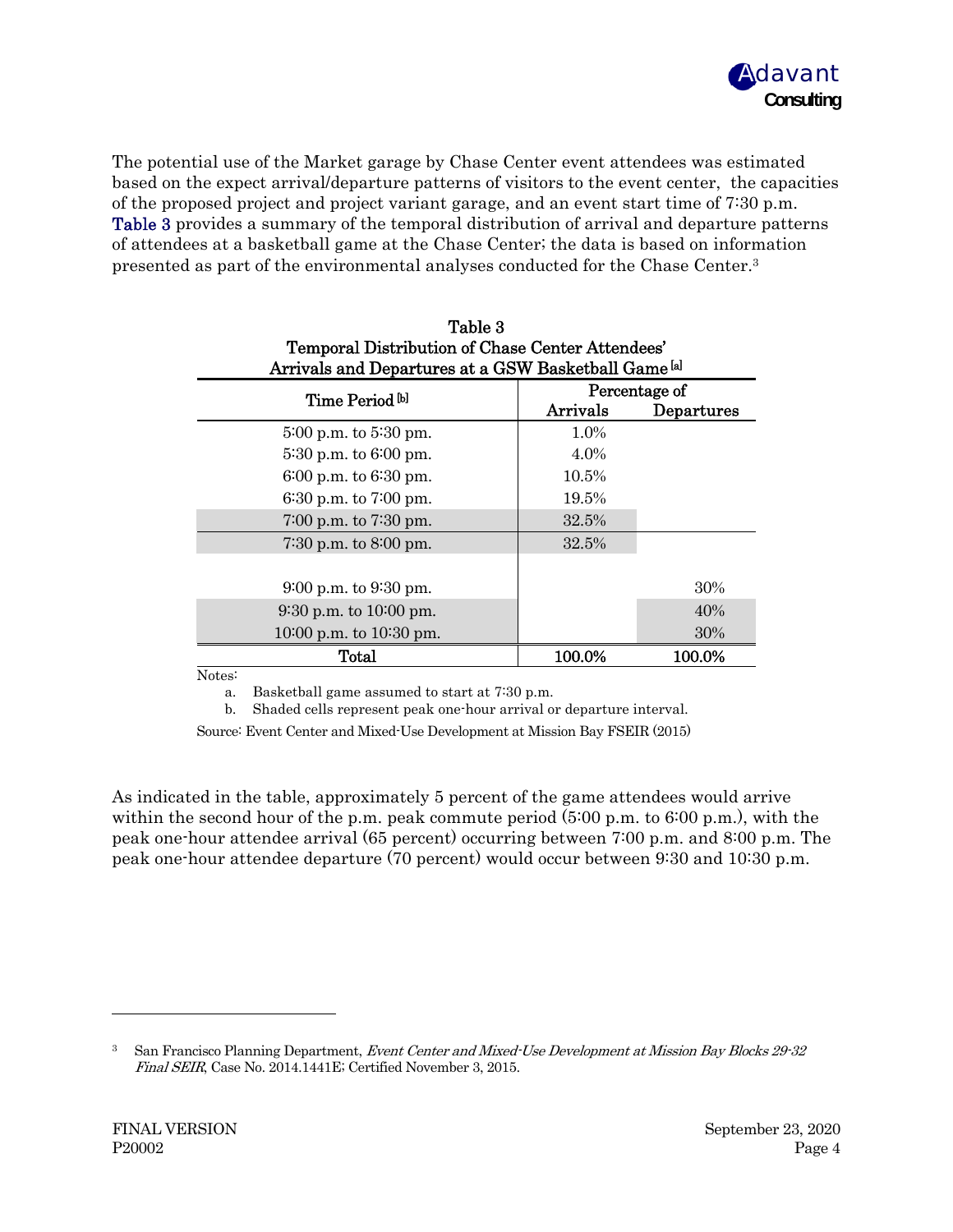

The analysis for the extended public parking hours assumed that all parking spaces in the proposed project garage and project variant would be full during an evening event. Therefore, the inbound and outbound percentages in **Table 3** above for three analysis hours (i.e., 5 p.m. to 6 p.m., the peak one hour between 6 p.m. and 8 p.m., and the peak one hour between 9 p.m. and 10:30 p.m.) were applied to the capacity of the garage (i.e., 175 spaces for the proposed project and 205 spaces for the project variant), to determine the additional inbound and outbound vehicle trips that would occur if the garage was available to the public after 3 p.m.

Table 4 provides a summary of the proposed project and project variant p.m. peak hour vehicle trips entering and exiting the Market's garage during an evening event day, assuming extended public parking hours at the Market garage; additional data is provided in the Appendix.

| Table 4                                          |
|--------------------------------------------------|
| 901 16th Street/1200 17th Street Project Site    |
| Additional Project/Variant Vehicle Travel Demand |
| Due to Extended Public Parking Hours             |

|                                            | Percent of                                         | <b>Number of Vehicles</b>                         |          |       |                                                  |     |       |  |
|--------------------------------------------|----------------------------------------------------|---------------------------------------------------|----------|-------|--------------------------------------------------|-----|-------|--|
| <b>Time Period</b>                         | vehicles<br>entering/<br>exiting the<br>garage [a] | <b>Proposed Project</b><br>$(175 \text{ spaces})$ |          |       | <b>Project Variant</b><br>$(205 \text{ spaces})$ |     |       |  |
|                                            |                                                    | 1n                                                | Out      | Total | In                                               | Out | Total |  |
| $5:00$ p.m. to $6:00$ pm.                  | 5%                                                 | 9                                                 | 0        | 9     |                                                  |     | 11    |  |
| Peak hour between 6:00 p.m. and 8:00 p.m.  | 65%                                                | 114                                               | $\left($ | 114   | 134                                              |     | 134   |  |
| Peak hour between 9:00 p.m. and 10:30 p.m. | 70%                                                | $\theta$                                          | 123      | 123   | $\left( \right)$                                 | 144 | 144   |  |

Note:

a. Percentage of garage's capacity; based on the information presented in Table 3. Source: Adavant Consulting (2020)

Table 5 summarizes the total vehicle trips entering and exiting the Market garage for the proposed project and variant for three analysis hours (i.e., 5 p.m. to 6 p.m., the peak one hour between 6 p.m. and 8 p.m., and the peak one hour between 9 p.m. and 10:30 p.m.). The total number of vehicle trips accounts for the extended public parking hours, and includes existing trips, Flower Market vendors, wholesale customers, and other badge holder trips, and event attendee trips.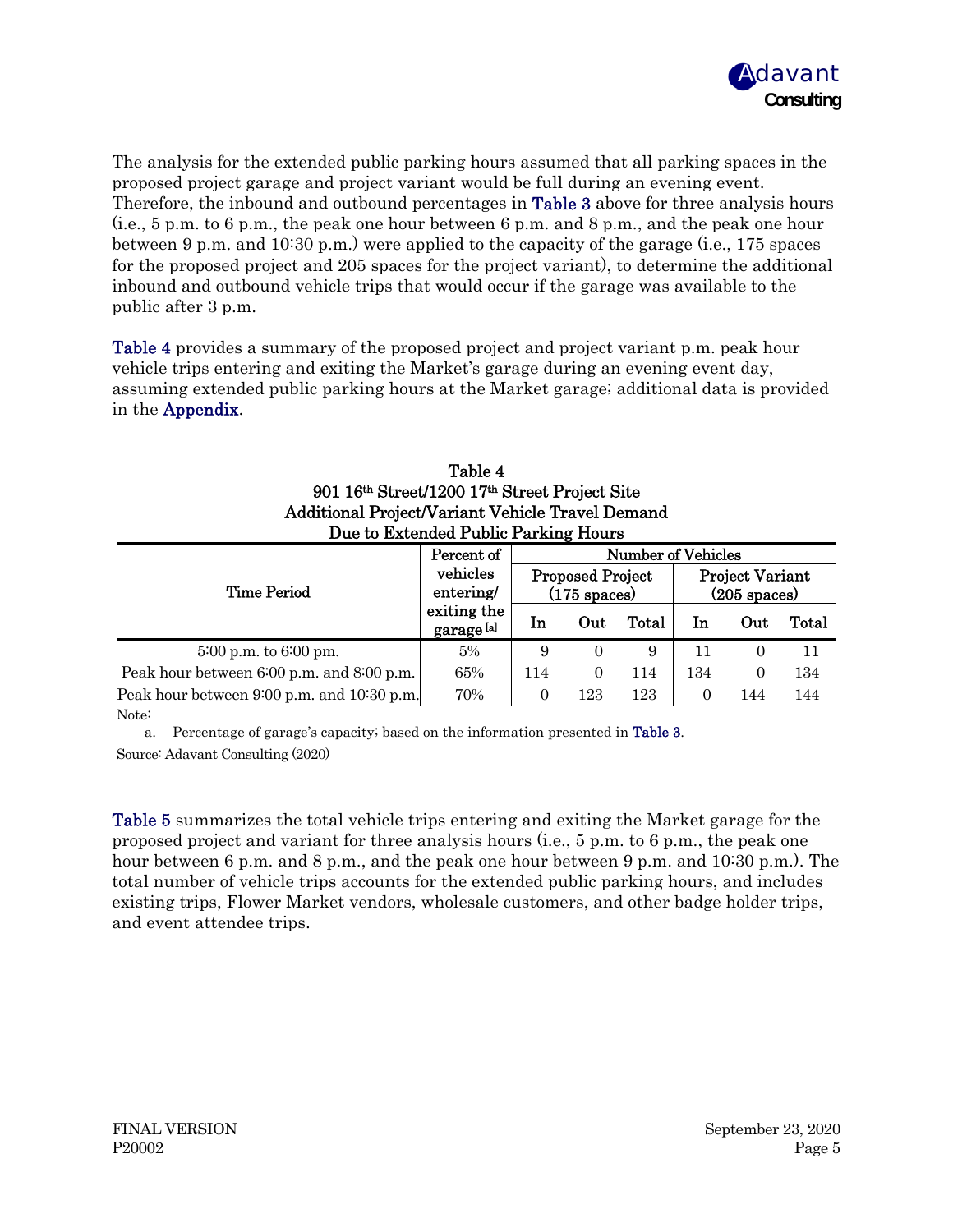

| Table 5                                          |
|--------------------------------------------------|
| 901 16th Street/1200 17th Street Project Site    |
| <b>Project and Project/Variant Travel Demand</b> |
| with Extended Public Parking Hours               |

|                                                            | <b>Number of Vehicle Trips</b>             |     |       |     |                        |       |  |
|------------------------------------------------------------|--------------------------------------------|-----|-------|-----|------------------------|-------|--|
| Scenario                                                   | <b>Proposed Project</b>                    |     |       |     | <b>Project Variant</b> |       |  |
|                                                            | Тn                                         | Out | Total | In  | Out                    | Total |  |
| Peak hour between 4:00 p.m. and 6:00 p.m. (p.m. peak hour) |                                            |     |       |     |                        |       |  |
| Existing <sup>[a]</sup>                                    | 5                                          | 15  | 20    | 5   | 15                     | 20    |  |
| Proposed Project/Variant [b]                               | 12                                         | 6   | 18    | 12  | 6                      | 18    |  |
| Extended Public Parking Hours <sup>[c]</sup>               | 9                                          | 0   | 9     | 11  | 0                      | 11    |  |
| Total <sup>[d]</sup>                                       | 16                                         | -9  | 7     | 18  | -9                     | 9     |  |
|                                                            | Peak hour between 6:00 p.m. and 8:00 p.m.  |     |       |     |                        |       |  |
| Existing                                                   |                                            |     |       | 0   | 0                      | 0     |  |
| Proposed Project/Variant [b]                               |                                            |     |       |     |                        |       |  |
| Extended Public Parking Hours <sup>[c]</sup>               | 114                                        | 0   | 114   | 134 | 0                      | 134   |  |
| Total <sup>[d]</sup>                                       | 114                                        | 0   | 114   | 134 | $\bf{0}$               | 134   |  |
|                                                            | Peak hour between 9:00 p.m. and 10:30 p.m. |     |       |     |                        |       |  |
| Existing                                                   |                                            |     |       | 0   | 0                      | 0     |  |
| Proposed Project/Variant <sup>[b]</sup>                    |                                            |     |       |     |                        |       |  |
| Extended Public Parking Hours <sup>lel</sup>               | 0                                          | 123 | 123   | 0   | 144                    | 144   |  |
| Total <sup>Idl</sup>                                       | 0                                          | 123 | 123   |     | 144                    | 144   |  |

Notes:

a. Represents a trip credit; based on information presented in the 901 16<sup>th</sup> Street and 1200 17<sup>th</sup> Street Mixed-use Project FEIR, Case No. 2011.1300E

b. Vehicle trips made by vendors, wholesale customers and other parking badge holders; Market garage closes to the general public at the completion of business hours, around 3 p.m.

c. Additional vehicle demand when Market garage is available for public parking from 3 p.m. until midnight.

d. Proposed Project/Variant plus Extended Public Parking Hours minus Existing.

Source: Adavant Consulting (2020)

#### TRANSPORTATION IMPACT ASSESSMENT

As shown in Table 5, the additional p.m. peak hour vehicle trips associated with the extended public parking hours at the Market represent a 9 (project) to 11 (variant) vehicle increase, over the no extended public parking hours condition, a small additional amount that would fall within the expected daily or seasonal variations of traffic in the vicinity of the project site.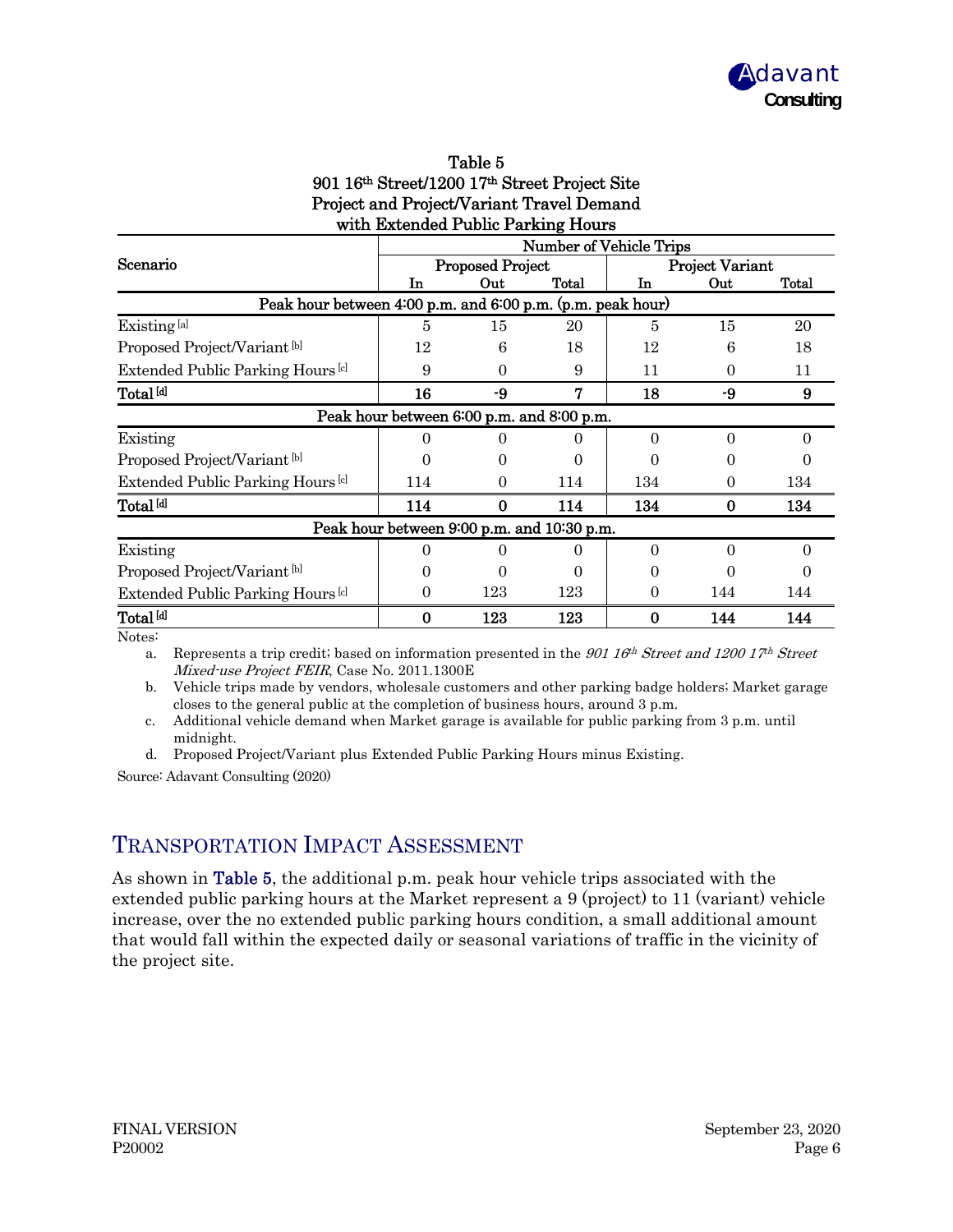

During the peak inbound demand hour (occurring between 6 p.m. and 8 p.m.), the extended public parking hours at the Market would represent an increase of 114 (project) to 134 (variant) hourly vehicles, inbound to the site. Similarly, during the peak outbound demand hour (occurring between 9 p.m. and 10:30 p.m.), the extended public parking hours at the Market would represent an increase of 123 (project) to 144 (variant) hourly vehicles, outbound from the site.

These traffic volume estimates are comparable to those estimated for the proposed project and the project variant during the a.m. peak hour (204 total vehicles), as previously described in Table 1. Furthermore, all of the traffic volume estimates for the three analysis hours (i.e., 5 p.m. to 6 p.m., the peak one hour between 6 p.m. and 8 p.m., and the peak one hour between 9 p.m. and 10:30 p.m.) are substantially lower than those presented in the 2016 FEIR for the p.m. peak hour (533 total vehicles), as previously summarized in Table 2.

Thus, the extension of public parking hours at the Market garage past regular business hours would result in vehicle trip increases that would fall within the expected daily or seasonal variations of traffic in the vicinity of the project site (during the p.m. peak hour), or that would be comparable to those estimated at the site for the proposed project and the project variant during the a.m. peak hour (for the peak one hour between 6 p.m. and 8 p.m., and the peak one hour between 9 p.m. and 10:30 p.m.).

The additional vehicle trips may bring new vehicle trips to the area during the extended public parking hours because some people may switch to driving due to the convenience of a new public parking garage in the area. However, some vehicle trips would already be accounted for, such as trips generated by various nearby uses that would find parking at the Market garage more convenient, instead of doing so at other facilities or on the street. The 901 16<sup>th</sup> Street Mixed Use Project analyzed in the 2016 FEIR included some amount of parking available for public/retail uses, 45 spaces.4 For those reasons, the extension of public parking hours would not substantially induce automobile travel.

The extension of public parking hours would result in conflicts with users of the transportation system. However, as discussed above, the vehicle trips generated by the proposed extension of public parking hours would be substantially less than those estimated for the 901 16th Street Mixed Use Project analyzed in the 2016 FEIR. Furthermore, the proposed extension of public parking hours at the Market would include implementation of an expanded DLOP, with additional driveway operations management and queue abatement measures. The transportation and circulation assessment conducted on September 16, 2020 also showed that the proposed project and project variant would result in conflicts with users of the transportation system, but not to significant levels.

<sup>&</sup>lt;sup>4</sup> The 901 16<sup>th</sup> Street Mixed Used Project analyzed in the 2016 FEIR also included 338 residential parking spaces.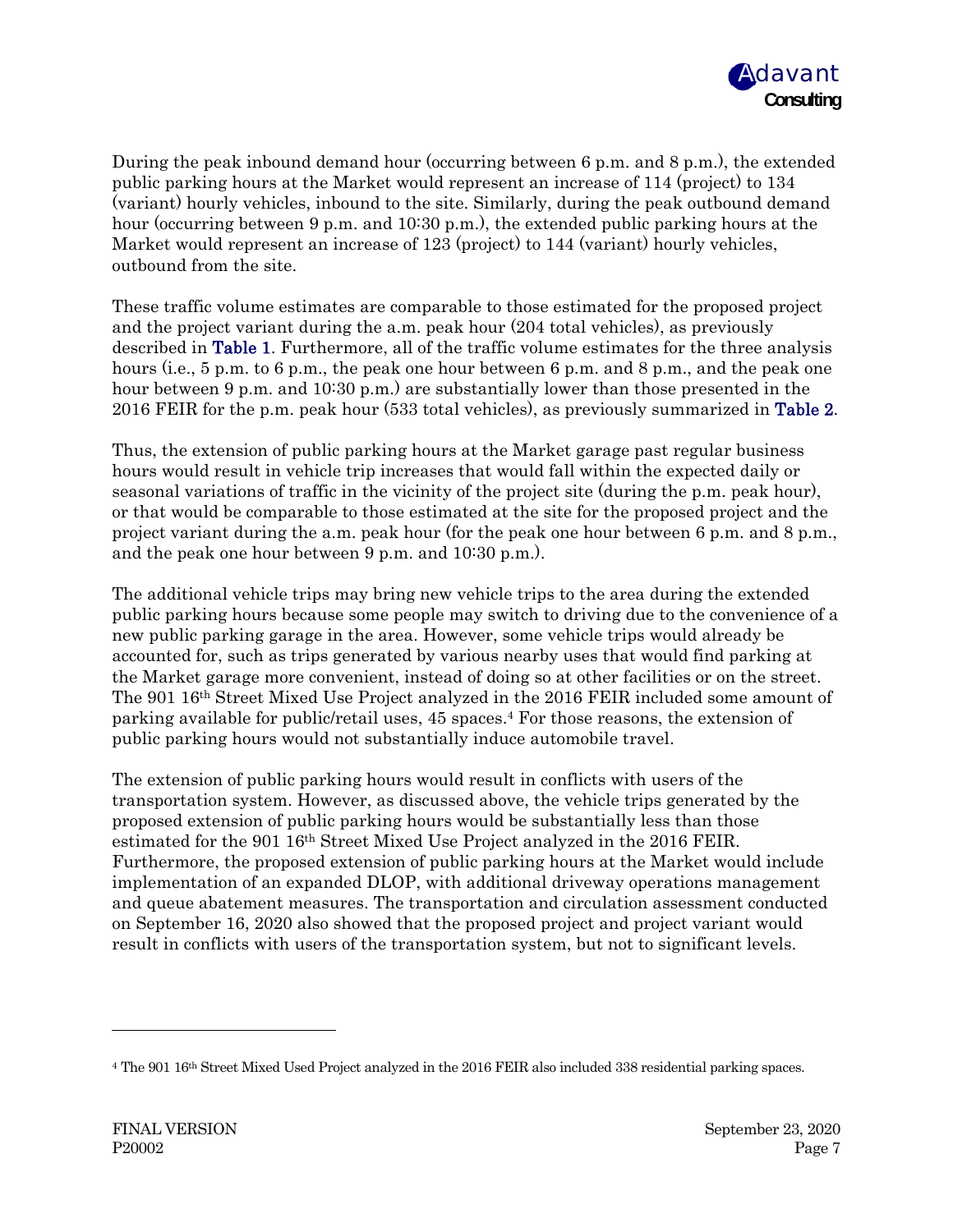

Therefore, for the reasons described above, the extension of public parking hours at the Market garage under the proposed project or the project variant would not create potentially hazardous conditions for people walking, bicycling or driving, or public transit operations, it would not interfere with the accessibility of people walking or bicycling, or result in inadequate emergency access, it would not substantially delay transit or substantially induce automobile travel, and it would not affect commercial vehicle or passenger loading at the site.

Thus, the project-level or cumulative transportation impacts associated with the extension of public parking hours at the Market garage from 3 p.m. to about midnight on a daily basis would be *less than significant*, and they would not be considered new or a substantially worse impacts than those identified in the 2016 FEIR of the 901 16th Street Mixed Use Project.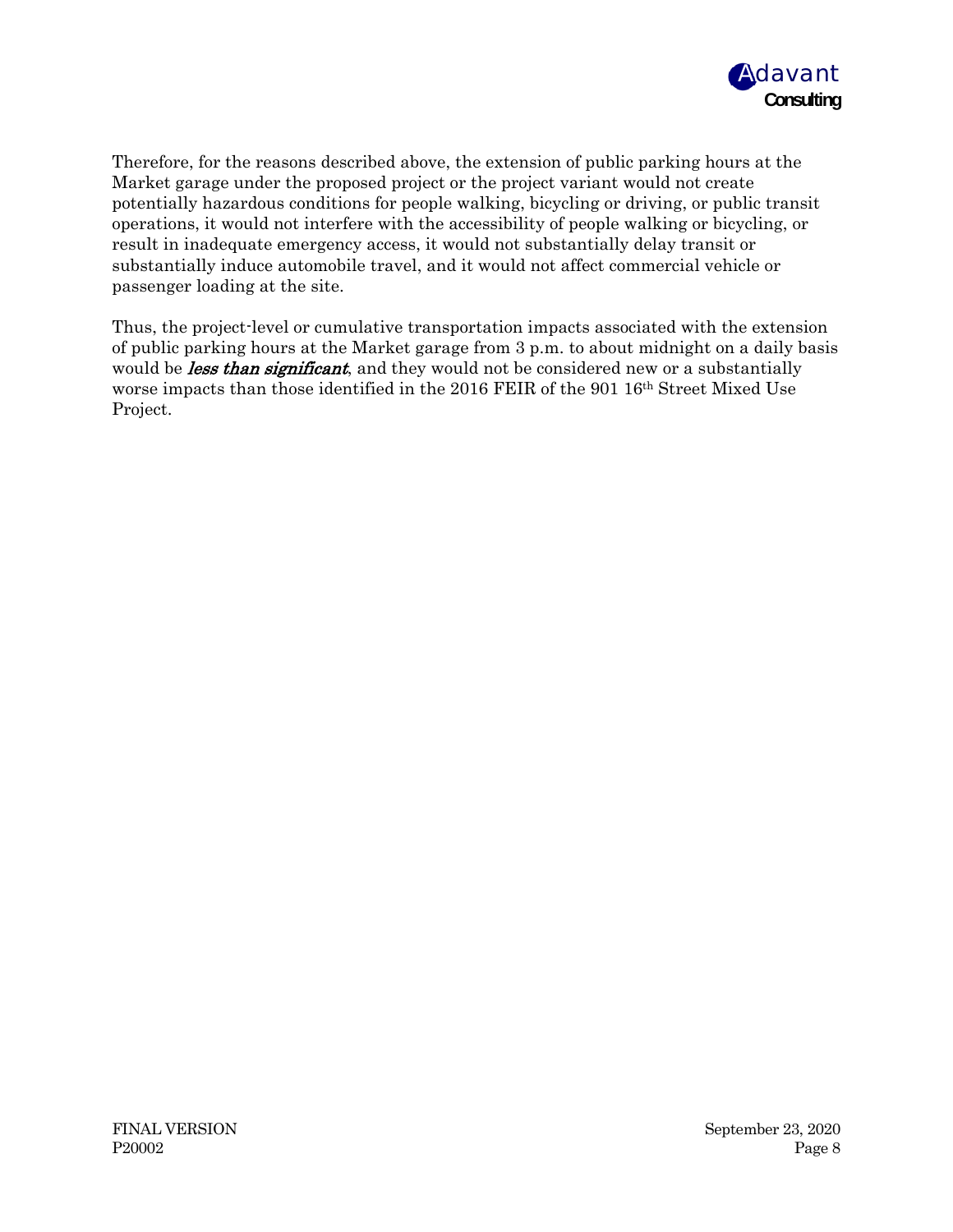# APPENDIX TRAVEL DEMAND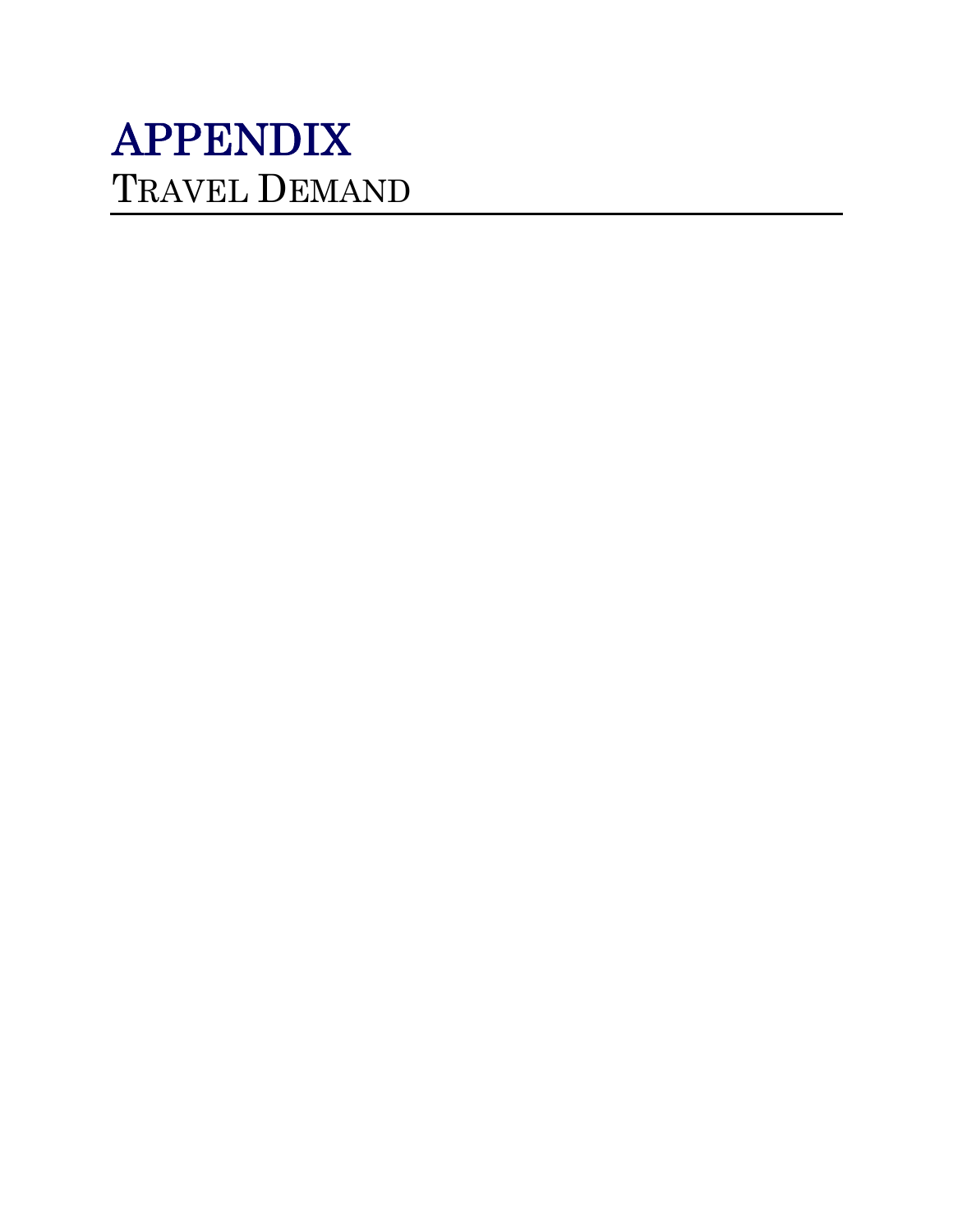## **Chase Center [a] Temporal Distribution of Eevent Arrivals and Departures**

| <b>Time Period</b>      | <b>Arrivals</b> | <b>Departures</b> |
|-------------------------|-----------------|-------------------|
| 5:00 p.m. to 5:30 pm.   | 1.0%            |                   |
| 5:30 p.m. to 6:00 pm.   | 4.0%            |                   |
| 6:00 p.m. to 6:30 pm.   | 10.5%           |                   |
| 6:30 p.m. to 7:00 pm.   | 19.5%           |                   |
| 7:00 p.m. to 7:30 pm.   | 32.5%           |                   |
| 7:30 p.m. to 8:00 pm.   | 32.5%           |                   |
| 8:00 p.m. to 8:30 pm.   |                 |                   |
| 8:30 p.m. to 9:00 pm.   |                 |                   |
| 9:00 p.m. to 9:30 pm.   |                 | 30.0%             |
| 9:30 p.m. to 10:00 pm.  |                 | 40.0%             |
| 10:00 p.m. to 10:30 pm. |                 | 30.0%             |
| TOTAL                   | 100.0%          | 100.0%            |

*[a] Event Center and Mixed-Use Development at MB FSEIR, 2015*

### **Hourly percentages Proposed** Project **Percent Percent Project Variant Time Period Arrival Departure 175 spaces 205 spaces** 5:00 p.m. to 6:00 pm. 5.0% 9 11 5:30 p.m. to 6:30 pm. 14.5% 6:00 p.m. to 7:00 pm. 30.0% 6:30 p.m. to 7:30 pm. 52.0% 7:00 p.m. to 8:00 pm. 65.0% 114 134 7:30 p.m. to 8:30 pm. 32.5% 8:30 p.m. to 9:00 pm. 30.0% 9:00 p.m. to 10:00 pm. 70.0% 9:30 p.m. to 10:30 pm. 144 10:00 p.m. to 11:00 pm. 30.0%